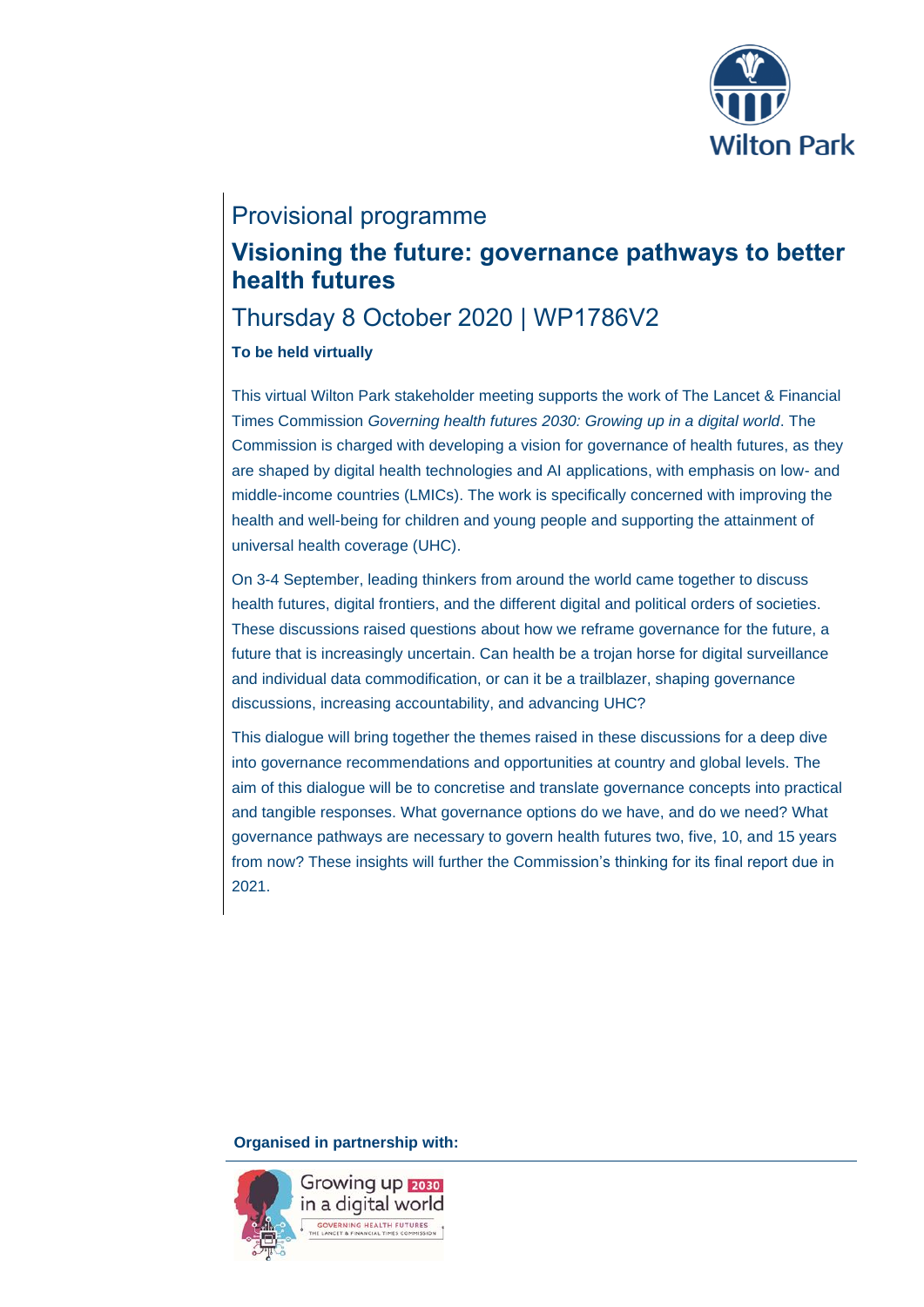# **Format**

This is a 3-hour virtual meeting involving Commissioners, key influencers, academics, policy makers, and civil society.

The meeting will involve a mixture of round-table discussions and focused breakout small group sessions.

A written report summarising the themes of the discussion will be made available after the meeting for participants.

# **Thursday 8 October 2020**

1400 British Summer Time (180 minutes)

## **1400-1410 Welcome and introduction**

**Nancy Lee**

Programme Director, Wilton Park, Steyning

**Ilona Kickbusch** 

Co-chair, Lancet & Financial Times Commission; Chair of the International Advisory Board, Global Health Centre at the Graduate Institute of International and Development Studies, Geneva

#### **Precious Matsoso**

Director, Health Regulatory Science Platform, Wits Health Consortium, University of the Witwatersrand, Johannesburg

# **1410-1530 1. Governance pathways to better health futures**

Previous dialogues have explored the difference geopolitics and digital orders driving AI and digital developments. Respecting social, political, and cultural norms, different countries and regions may require agile governance frameworks to support equitable health futures for all people in a digital age. During this session, pairs of academics and policymakers will present their visions of governance pathways to better health futures for comment and discussion, considering the ways in which digital technologies for health are influencing the governance of health futures. In developing their models, each pair will explore the following:

- What governance pathways support progress toward and impact on UHC in the immediate future, in five years, and in 10-15 years, taking into account the role of digital transformation of health?
- Consider a possible stepwise approach, looking at baseline, strategic, and visionary governance needs to achieve progress and a trajectory toward better health futures in a digital world.
- What governance aspects will be most challenging and what will be required to address these challenges?
- Who should be involved in shaping, implementing, and monitoring these pathways?
- What governance areas require further research and investigation?

Policy experts, civil society representatives, and others will be called upon to respond to these models followed by open discussion with all participants.

#### **Chair: Chair: Njide Ndili**

Country Director, PharmAccess Foundation, Lagos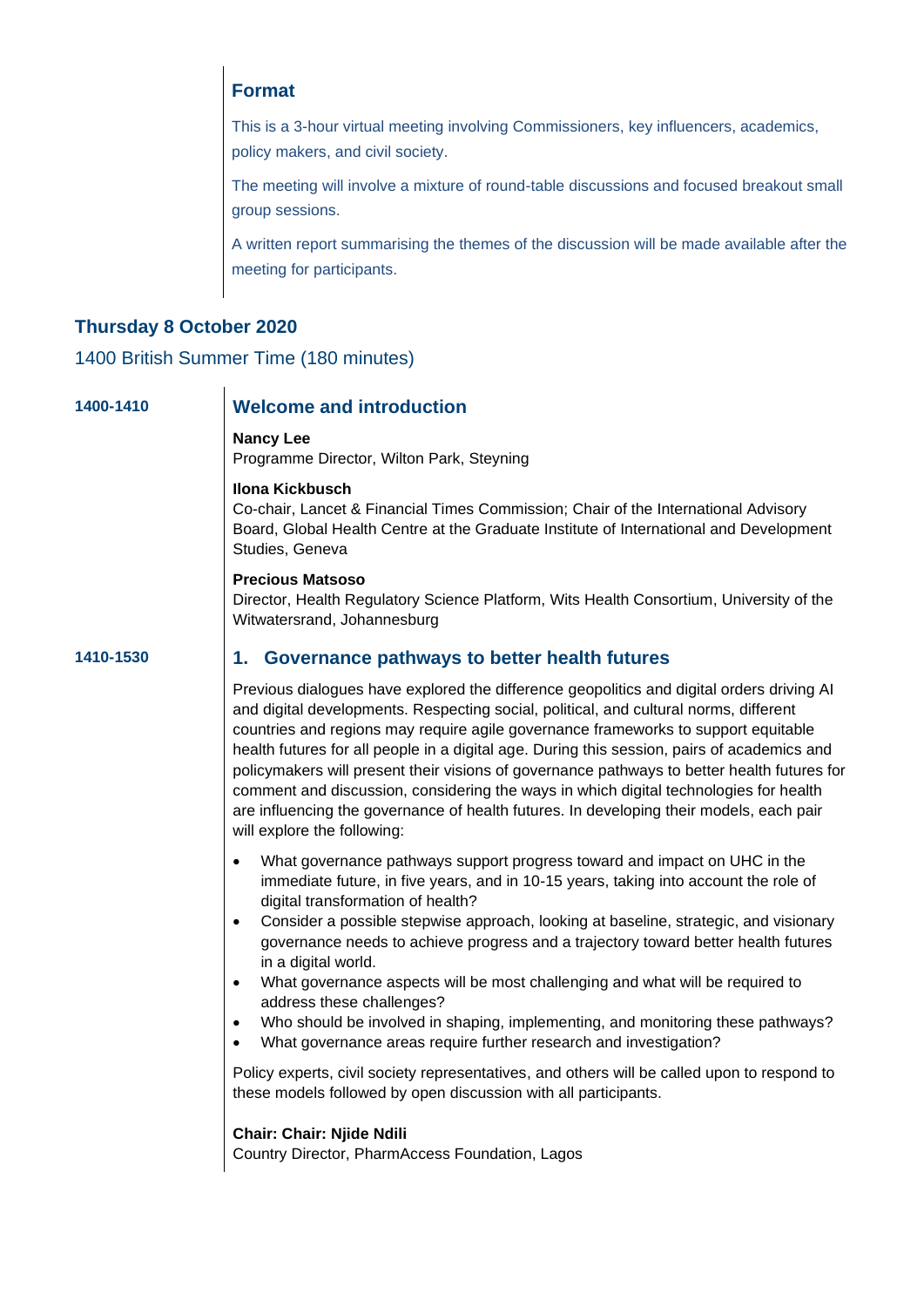# **Europe:**

### **Josef Noll**

Visionary, Basic Internet Foundation, Department of Technology Systems, University of Oslo

# **Christine Holst**

Doctoral Research Fellow, Institute of Health and Society, University of Oslo

## **North America:**

#### **Adele Waugaman**

Senior Advisor, Digital Health, United States Agency for International Development (USAID), Washington DC

## **Asia**

#### **Kristin Shi-Kupfer**

Professor of Chinese Studies, Trier University

#### **Latin Amercia and African emerging internets**

# **Pablo Orefice**

eHealth Governance Initiative; Director of Health, AGESIC, Montevideo

#### **Nneka Orji**

Senior Health Economist, Federal Ministry of Health, Abuja

### **(1450-1520) Response to proposals**

Given the proposed possible models for governance pathways presented in the session before, this session turns to the perspectives of a range of policy makers, academics and representatives from civil society regarding the models.

- How do these models address critical principles of equity, access, and health for all?
- How challenging will these models be to implement in different settings?
- Are there common aspects of these models that should be inherent in all governance pathways?

#### **Chair**: **Emanuele Capobianco**

Director, Health and Care Department, International Federation of Red Cross and Red Crescent Societies (IFRC), Geneva

#### **Mutale Nkonde**

Chief Executive Officer, AI For the People, Inc, New York

#### **Vural Özdemir**

Independent writer, Innovation Policy and Digital Health Futures, Toronto

#### **Rasha Abdul Rahim**

Co-Director (acting), Amnesty International UK, London

#### **Robert (Bob) Fay** Managing Director, Centre for International Governance Innovation, Waterloo

#### **Piret Hirv**

Health Technology Division Manager, Tallinn Science Park Tehnopol, Tallinn

#### **(1520-1530)** Plenary discussion

**1530-1540** Break

## **1540-1605 2. Breakout groups: navigating these governance pathways**

Reflecting on the models presented in the first session, consider the following questions:

• What aspects of the models presented do you think are universal and should be included in all governance pathways?